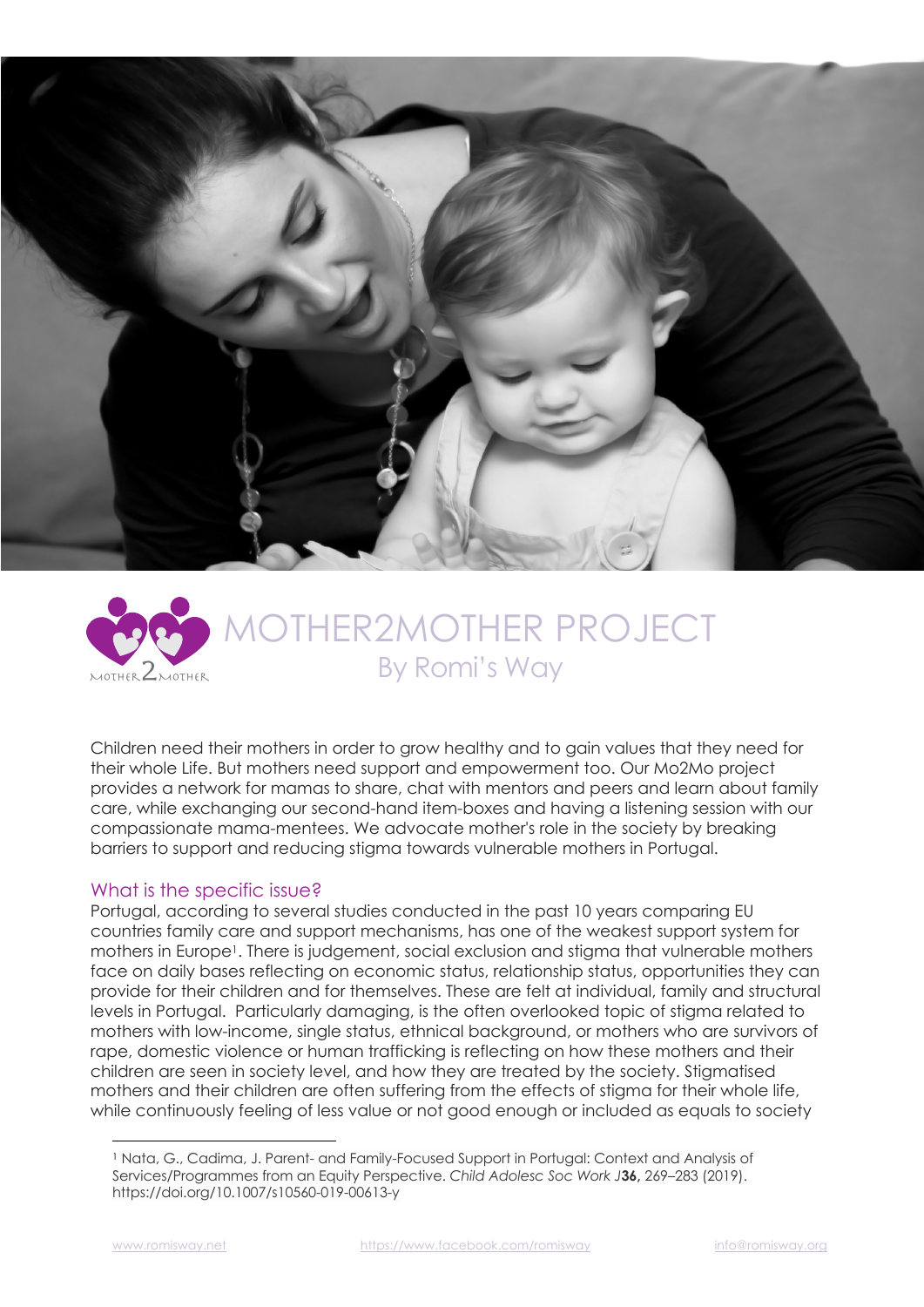structures. Stigmatise mothers are feeling helpless and disempowered to raise above their vulnerability status without the society acknowledging their existence and needs and without active advocacy and promotion to offer vulnerable mothers opportunities to participate actively in the society, not just as receivers of aid, but by empowering them to have a role and equal opportunity to engage at various levels without their vulnerability status excluding them. Just provision of aid/ funds/ support is likely to increase their sense of helplessness and therefore one of the issues is the lack of mechanisms which would empower these mothers to find pathways to leverage themselves out of the vulnerability status.

Coimbra has a population of 106,000 and as a major city in Portugal, can be set an example where society recognises the value of all mothers and assigns particular support for vulnerable mothers trying to generate income, provide needs for children and often deal with trauma or abuse in a way that promotes social inclusion and equal access to opportunities.

#### What would Romis Way do to address the issue?

Our solution is to create a circle of giving and receiving applying for physical- and emotional support for vulnerable mothers while actively advocating policy level changes to see& hear& support vulnerable mothers in Portugal, aiming for permanent positive changes in the society and for these participating mothers and their children:

The project works through the following four actions:

**1)** Collecting, combining and distributing age-appropriate item packages for children & families. These are delivered in exchange to receive back the out-grown items. All items are second-hand, including clothing, toys, books and other essential items.

**2)** Mama-mentoring is a way to listen with compassion, allowing vulnerable mothers to be heard and communicate their struggles to another mother. These 'mamamentors' are trained volunteers who are not therapists, but mothers who care about wellbeing of other mothers.

**3)** Networking through global network is a free channel for all vulnerable mothers to join in, and for supporting/mentoring/ advising mothers to join by paying a small membership fee. This network allows mothers to share, chat, learn and receive guidance from each other and from the supporting mama-members.

**4)** Advocacy work to reduce stigma and prejudice towards vulnerable mothers and their children through a regional campaign in Coimbra with municipality, nurseries, social workers and health sector organisations (whom we have an MoU with)

#### Who are the beneficiaries and what are our targets?

During the first pilot year of the Mo2Mo project, we are aiming to target at least 150 vulnerable mothers and at least 200 children, with the ultimate goal of having these mothers as lasting members of our Mo2Mo network and global family of mothers. We will also train at least 20 mothers to become volunteer 'mamamentors'. The Mo2Mo network is ideally having at least 500 global members after the pilot year. Lastly, we are committed to serve the futuregeneration of mothers through advocating and mitigating structural stigma towards vulnerable mothers and creating pathways to ensure no mother would feel socially excluded in the future. With advocacy and digital awareness raising efforts in cooperation with Coimbra Municipality, Social Services and our NGO partners, we ensure no mother is left alone to feel helpless, less valued or not good enough in Portugal (target 10,000 viewers on social media platforms).